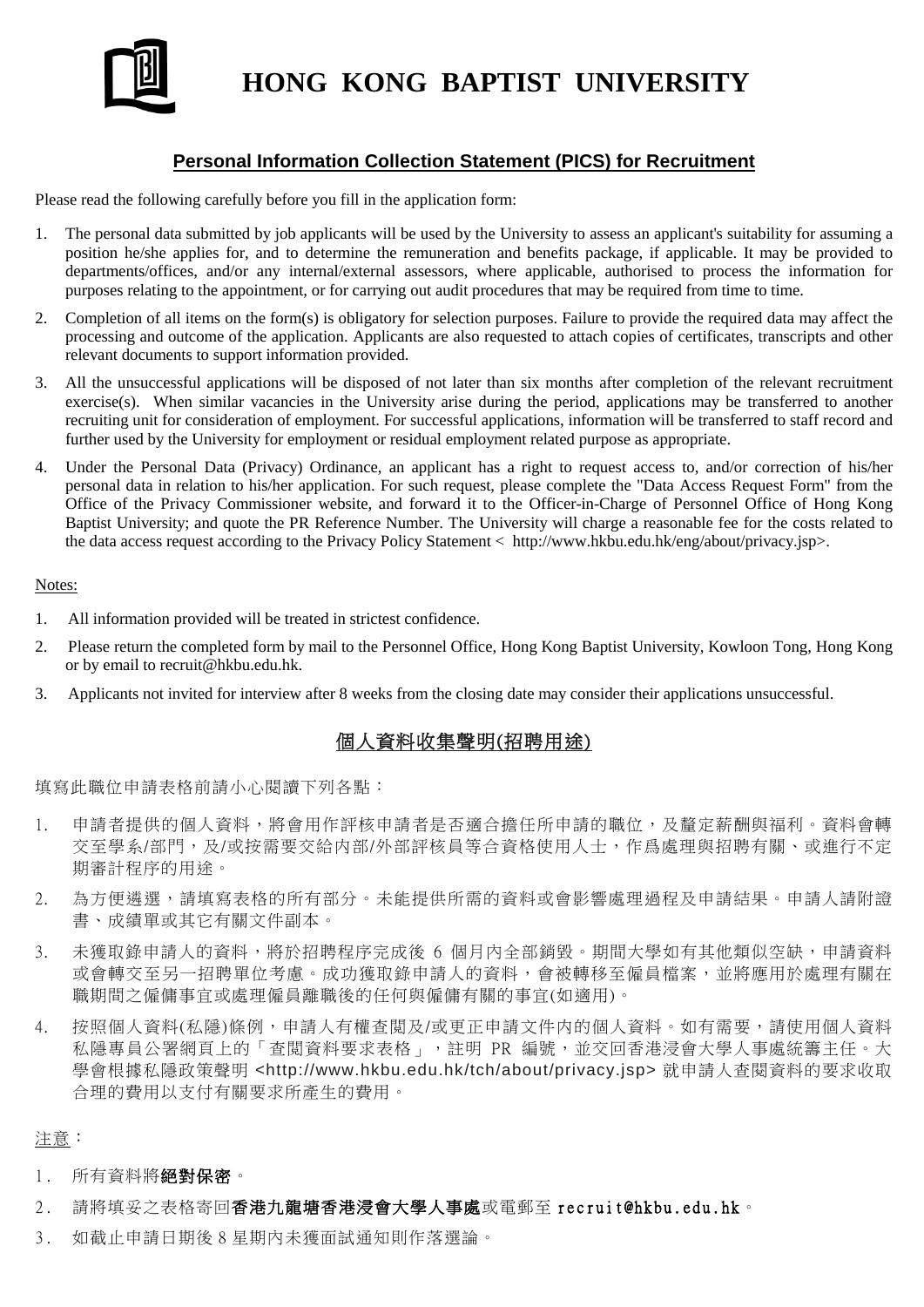

# 香 港 浸 會 大 學 **HONG KONG BAPTIST UNIVERSITY EMPLOYMENT APPLICATION FORM** 職位申請表

(Administrative/Executive/Professional, Research & General Staff Grades) (行 政 /執 行 /專 業 人員、研究員及一般員工職位適用 )

| PR Ref. No. 空缺編號<br>Post Applied for 申請職位                                              | Department/Office 學系/部門 | Date Available 可履任日期                  |
|----------------------------------------------------------------------------------------|-------------------------|---------------------------------------|
| $PR$ _ _ _ / _ _ - _ _                                                                 |                         |                                       |
| PERSONAL PARTICULARS 個人資料<br>Ia.                                                       |                         |                                       |
| Surname<br>英文姓氏<br>Mrs. Ms.<br><b>Miss</b><br>Mr.<br>Dr.<br>太太<br>博士<br>先生<br>女士<br>小姐 | Other Name<br>英文名字      | Name in Chinese<br>中文姓名               |
| Correspondence Address<br>通訊地址                                                         |                         | Off. Tel.<br>辦公室電話                    |
|                                                                                        |                         | Res. Tel.<br>住宅電話                     |
|                                                                                        |                         | *Mobile Phone/Pager No.<br>*手提電話/傳呼號碼 |
| E-mail Address<br>電郵地址                                                                 |                         | Fax No.<br>傳真號碼                       |
| *Hong Kong Identity Card/Passport Number<br>*香港身份證/護照號碼                                |                         | Date of Birth<br>出生日期                 |

| Language(s) Used 可操的語言 |  | Your own Assessment 語文能力 |           |  |  |
|------------------------|--|--------------------------|-----------|--|--|
|                        |  | Written 書寫               | Spoken 言談 |  |  |
| First Language 第一語言    |  |                          |           |  |  |
| Other Language(s) 其他語言 |  |                          |           |  |  |
|                        |  |                          |           |  |  |

#### **Ib. FOR OVERSEAS APPLICANTS ONLY** 海外申請者填寫

| a. | If you are currently in Hong Kong, what kind of visa have you obtained from the Hong Kong Government:<br>如你在香港,所獲香港政府簽發的簽證為: |                     |           |  |  |
|----|------------------------------------------------------------------------------------------------------------------------------|---------------------|-----------|--|--|
|    | Employment Visa 工作簽證                                                                                                         | Dependant Visa 家屬簽證 | Others 其他 |  |  |
| b. | Visa Reference 簽證編號:                                                                                                         |                     |           |  |  |
|    | Visa Expiry Date 簽證到期日:                                                                                                      |                     |           |  |  |

\* Please delete as inappropriate 請刪除不適用者 PERS/RCT/F302 (May 2003; Revised Feb 2006, Nov 2012, May 2016, Jun 2017, Dec 2017) Web-forms/rctf302.doc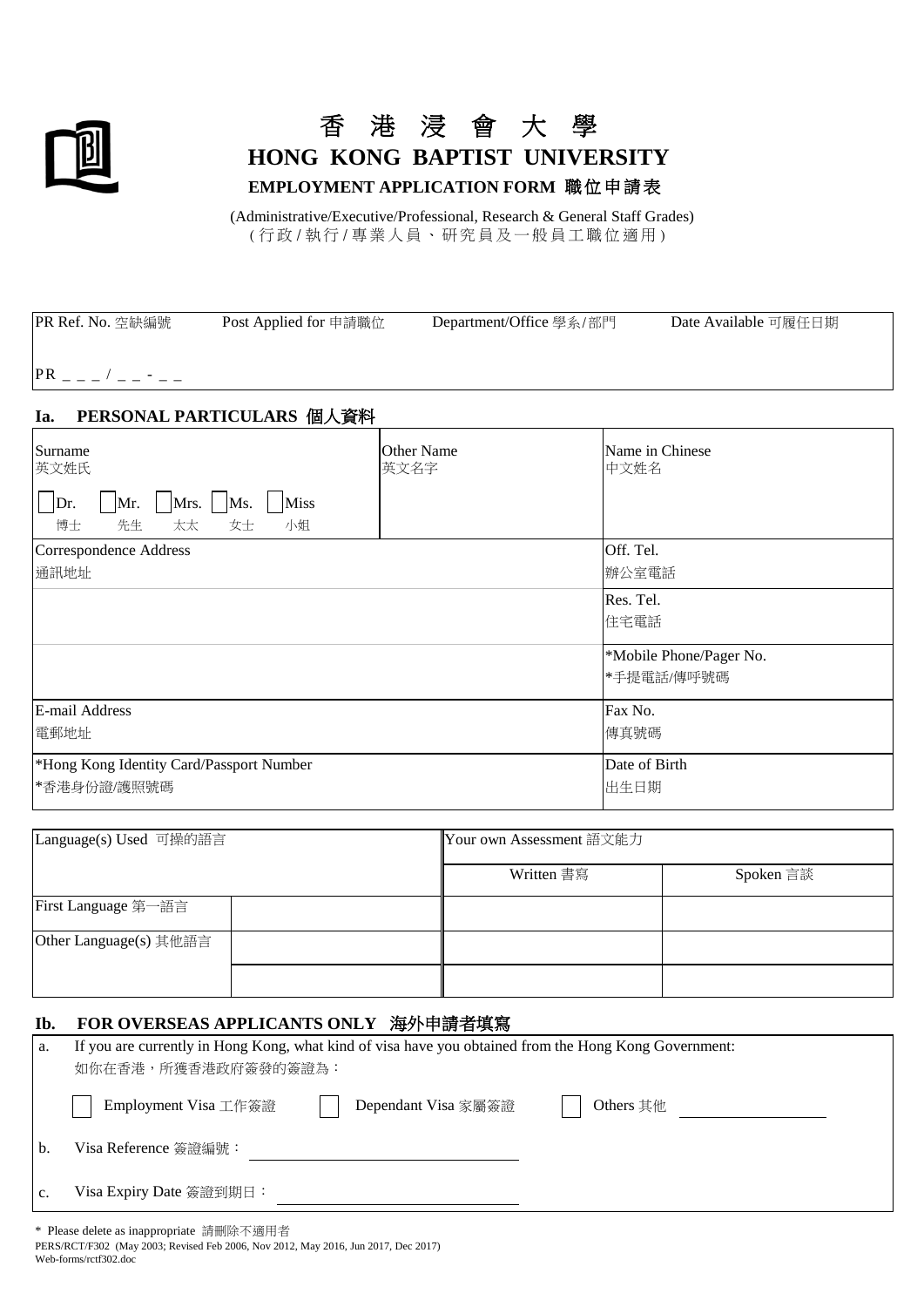## **II. EDUCATION AND ACADEMIC QUALIFICATIONS / VOCATIONAL / PRACTICAL TRAINING** 學歷/ 職業/專門技能訓練

| Dates日期<br>(D/M/Y)(日/月/年) |      | Schools, Colleges, Universities<br>Attended/Attending<br>曾/現就讀之學校、學院及大學                                                                                                                                                                              | <b>Classes Attended</b><br>就讀班級 | ${\it Abbreviation} \label{eq:abreviation} \begin{split} &A b b reviation \\ &e.g. \ BA, MA \end{split}$ | Cert./Dip./Degree<br>Obtained<br>所得證書/文憑/學位                                                                            | Date Awarded<br>頒授日期<br>(D/M/Y)<br>(日/月/年) |
|---------------------------|------|------------------------------------------------------------------------------------------------------------------------------------------------------------------------------------------------------------------------------------------------------|---------------------------------|----------------------------------------------------------------------------------------------------------|------------------------------------------------------------------------------------------------------------------------|--------------------------------------------|
| From $\pm$                | To 至 |                                                                                                                                                                                                                                                      |                                 |                                                                                                          |                                                                                                                        |                                            |
|                           |      |                                                                                                                                                                                                                                                      |                                 |                                                                                                          |                                                                                                                        |                                            |
|                           |      |                                                                                                                                                                                                                                                      |                                 |                                                                                                          |                                                                                                                        |                                            |
|                           |      |                                                                                                                                                                                                                                                      |                                 |                                                                                                          |                                                                                                                        |                                            |
|                           |      |                                                                                                                                                                                                                                                      |                                 |                                                                                                          |                                                                                                                        |                                            |
|                           |      |                                                                                                                                                                                                                                                      |                                 |                                                                                                          |                                                                                                                        |                                            |
|                           |      |                                                                                                                                                                                                                                                      |                                 |                                                                                                          |                                                                                                                        |                                            |
|                           |      |                                                                                                                                                                                                                                                      |                                 |                                                                                                          |                                                                                                                        |                                            |
|                           |      |                                                                                                                                                                                                                                                      |                                 |                                                                                                          |                                                                                                                        |                                            |
|                           |      |                                                                                                                                                                                                                                                      |                                 |                                                                                                          |                                                                                                                        |                                            |
|                           |      |                                                                                                                                                                                                                                                      | Grade 等級                        |                                                                                                          |                                                                                                                        | Grade 等級                                   |
| Results of                |      | 1.<br><u> 1970 - Andrea State Barbara, política e a provincia de la provincia de la provincia de la provincia de la pro</u>                                                                                                                          |                                 | 5.                                                                                                       | <u> 1989 - Johann Barnett, fransk politiker (</u>                                                                      |                                            |
| *HKCEE / HKDSE            |      | $\overline{2}$ .                                                                                                                                                                                                                                     |                                 | 6.                                                                                                       |                                                                                                                        |                                            |
| 香港*中學會考/                  |      | 3.                                                                                                                                                                                                                                                   |                                 | 7.                                                                                                       | <u> 1980 - Johann Barbara, martxa amerikan per</u>                                                                     |                                            |
| 中學文憑考試成績                  |      | 4.                                                                                                                                                                                                                                                   |                                 | 8.                                                                                                       |                                                                                                                        |                                            |
|                           |      |                                                                                                                                                                                                                                                      | Grade 等級                        |                                                                                                          |                                                                                                                        | Grade 等級                                   |
| Results of                |      | $1_{-}$                                                                                                                                                                                                                                              |                                 | 5.                                                                                                       |                                                                                                                        |                                            |
| * HKAL / HKHL             |      | <u> Alexandria de la contexta de la contexta de la contexta de la contexta de la contexta de la contexta de la c</u><br>2.<br><u> Alexandria de la construcción de la construcción de la construcción de la construcción de la construcción de l</u> |                                 | 6.                                                                                                       | <u> 1980 - Johann Barn, mars ann an t-Aontaithe ann an t-Aontaithe ann an t-Aontaithe ann an t-Aontaithe ann an t-</u> |                                            |
| 香港*高級/高等程度                |      | 3.                                                                                                                                                                                                                                                   |                                 | 7.                                                                                                       | <u> 1980 - Johann Barn, mars ar breithinn ar breithinn ar breithinn ar breithinn ar breithinn ar breithinn ar br</u>   |                                            |
| 考試成績                      |      | 4.                                                                                                                                                                                                                                                   |                                 | 8.                                                                                                       |                                                                                                                        |                                            |
|                           |      |                                                                                                                                                                                                                                                      |                                 |                                                                                                          |                                                                                                                        |                                            |

# **III. PROFESSIONAL QUALIFICATIONS** 專業資格

Membership obtained from professional association or public examination 由專業學會或公開考試獲得之會員資格

**Means of Attaining X: By Examination E: By Election S: By Subscription**

| 田守示于日次公開 JEW以N 仁日只只旧                                |                                              |                            |                                          |                                              |
|-----------------------------------------------------|----------------------------------------------|----------------------------|------------------------------------------|----------------------------------------------|
| Association/<br>Professional Institution<br>學會/專業機構 | Title Abb.<br>e.g.<br>FHKSA,<br><b>MHKIE</b> | Professional Title<br>專業名銜 | Level Attained, if applicable<br>認可程度/資格 | Date Conferred<br>頒授日期<br>(D/M/Y)<br>(日/月/年) |
|                                                     |                                              |                            |                                          |                                              |
|                                                     |                                              |                            |                                          |                                              |
|                                                     |                                              |                            |                                          |                                              |
|                                                     |                                              |                            |                                          |                                              |
|                                                     |                                              |                            |                                          |                                              |
|                                                     |                                              |                            |                                          |                                              |
|                                                     |                                              |                            |                                          |                                              |

## **IV. ADDITIONAL INFORMATION** 其他資料

 (For example, other relevant computer knowledge, special skills, social/cultural activities, etc. 例如:電腦知識,特別技能或其他活動等)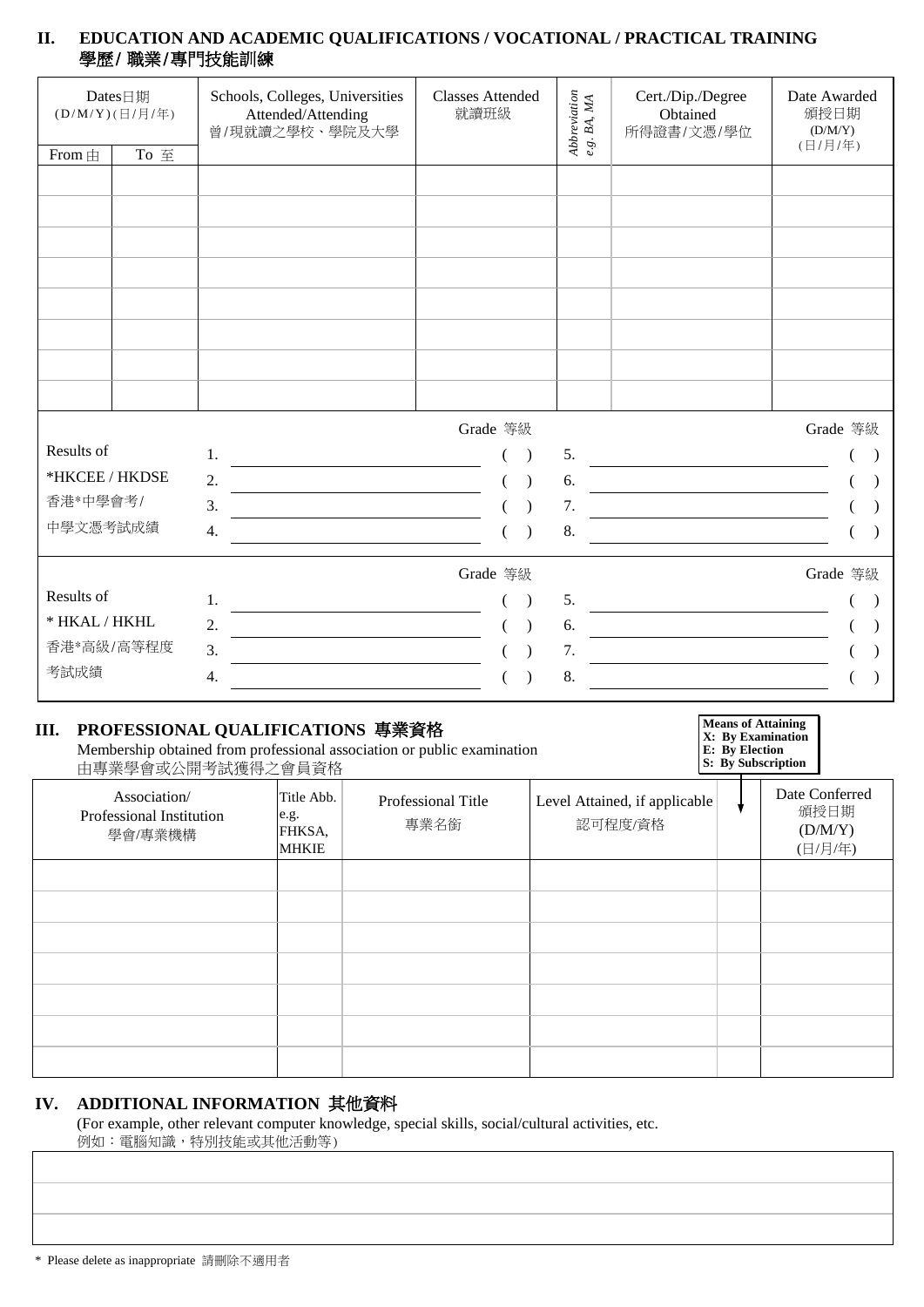# **V. WORK EXPERIENCE** 工作經驗

(The latest experience first & indicate if it is a part-time position 先列最近者並註明是否兼職職位)

| Dates日期                |                                            |                                |               |                       |  |  |  |  |
|------------------------|--------------------------------------------|--------------------------------|---------------|-----------------------|--|--|--|--|
| (D/M/Y) (日月年)          |                                            | $\mbox{Organisation/Emplayer}$ | Position Held | Nature of Work/Duties |  |  |  |  |
| From $\mathop\boxplus$ | To $\Xi$                                   | 服務機構/僱主                        | 職位            | 工作性質/職責               |  |  |  |  |
|                        |                                            |                                |               |                       |  |  |  |  |
|                        |                                            |                                |               |                       |  |  |  |  |
|                        |                                            |                                |               |                       |  |  |  |  |
|                        |                                            |                                |               |                       |  |  |  |  |
|                        |                                            |                                |               |                       |  |  |  |  |
|                        |                                            |                                |               |                       |  |  |  |  |
|                        |                                            |                                |               |                       |  |  |  |  |
|                        |                                            |                                |               |                       |  |  |  |  |
|                        |                                            |                                |               |                       |  |  |  |  |
|                        |                                            |                                |               |                       |  |  |  |  |
|                        |                                            |                                |               |                       |  |  |  |  |
|                        |                                            |                                |               |                       |  |  |  |  |
|                        |                                            |                                |               |                       |  |  |  |  |
|                        |                                            |                                |               |                       |  |  |  |  |
|                        |                                            |                                |               |                       |  |  |  |  |
|                        |                                            |                                |               |                       |  |  |  |  |
|                        |                                            |                                |               |                       |  |  |  |  |
|                        |                                            |                                |               |                       |  |  |  |  |
|                        |                                            |                                |               |                       |  |  |  |  |
|                        |                                            |                                |               |                       |  |  |  |  |
|                        |                                            |                                |               |                       |  |  |  |  |
|                        |                                            |                                |               |                       |  |  |  |  |
|                        |                                            |                                |               |                       |  |  |  |  |
|                        |                                            |                                |               |                       |  |  |  |  |
|                        |                                            |                                |               |                       |  |  |  |  |
|                        |                                            |                                |               |                       |  |  |  |  |
|                        |                                            |                                |               |                       |  |  |  |  |
|                        |                                            |                                |               |                       |  |  |  |  |
|                        |                                            |                                |               |                       |  |  |  |  |
|                        |                                            |                                |               |                       |  |  |  |  |
|                        |                                            |                                |               |                       |  |  |  |  |
|                        |                                            |                                |               |                       |  |  |  |  |
|                        |                                            |                                |               |                       |  |  |  |  |
|                        |                                            |                                |               |                       |  |  |  |  |
|                        |                                            |                                |               |                       |  |  |  |  |
|                        |                                            |                                |               |                       |  |  |  |  |
|                        |                                            |                                |               |                       |  |  |  |  |
|                        |                                            |                                |               |                       |  |  |  |  |
| VI.                    |                                            |                                |               |                       |  |  |  |  |
|                        | DETAILS OF PRESENT/LAST EMPLOYMENT 現職/近職資料 |                                |               |                       |  |  |  |  |

| *Present/Last Basic Monthly Salary *現職/近職之每月基本薪金:                                                              |
|----------------------------------------------------------------------------------------------------------------|
| Other Allowances/Bonus and Benefits 其他津貼/花紅及福利: Medical 醫療<br>Housing 房屋   Gratuity 獎金<br>$\%$<br>$\mathbf{I}$ |
| $%$ of salary<br>Others 其他<br>Bonus 花紅:<br>Superannuation/Provident Fund 公積金: %                                |
| Expected Salary 要求薪金:                                                                                          |
| Next Incremental Month 增薪月份:                                                                                   |
| Notice Period Required for Resignation 現職離職通知期:                                                                |

\* Please delete as inappropriate 請刪除不適用者